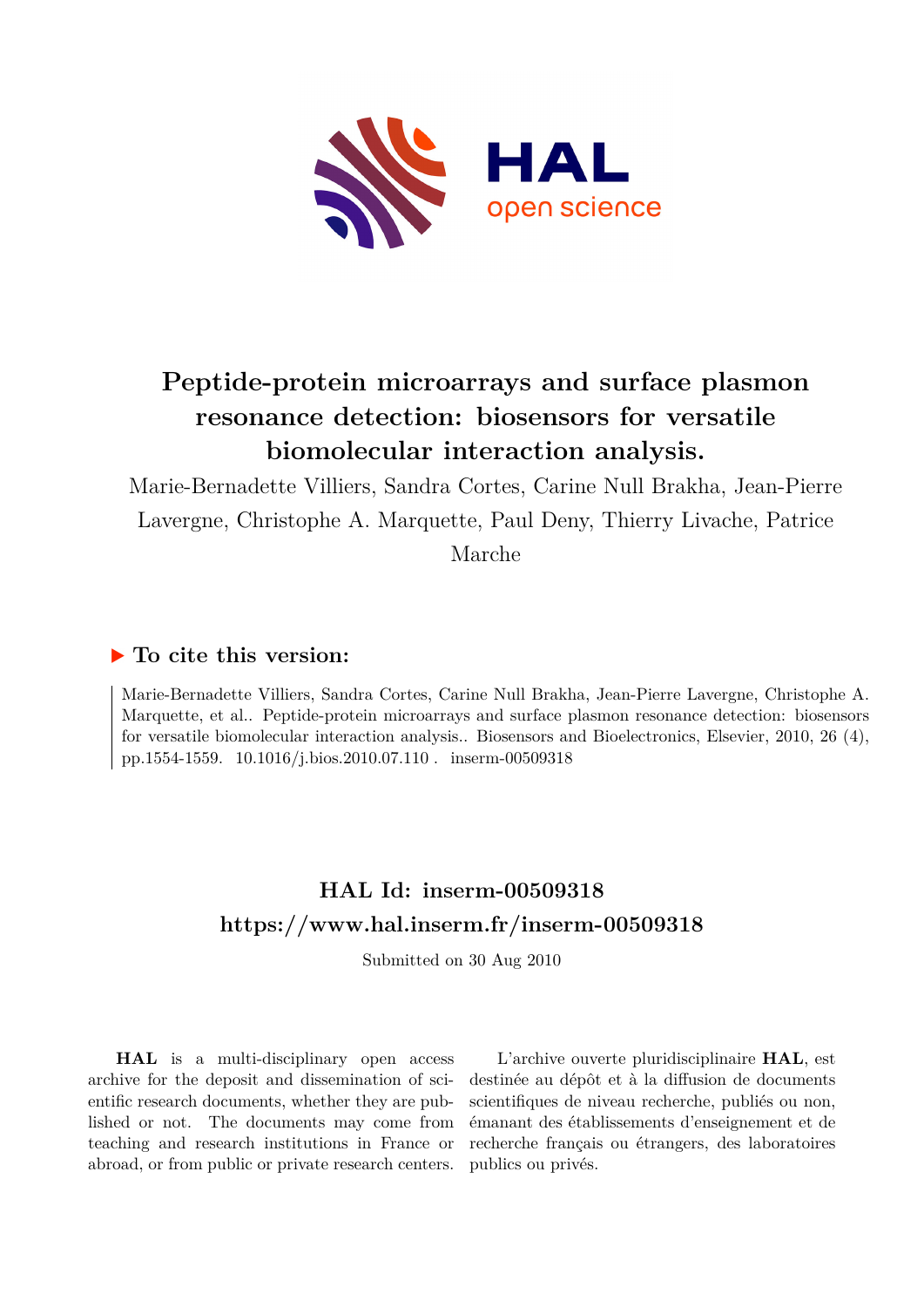# **Peptide-protein microarrays and surface plasmon resonance detection: biosensors for versatile biomolecular interaction analysis**

Marie-Bernadette Villiers<sup>1,2\*</sup>, Sandra Cortès<sup>1,2\*</sup>, Carine Brakha<sup>1,2</sup>, Jean-Pierre Lavergne<sup>3</sup>, Christophe A. Marquette<sup>4</sup>, Paul Deny<sup>5</sup>, Thierry Livache<sup>6</sup> and Patrice N. **Marche1,2**

<sup>1</sup>INSERM, U823, IAPC, 38041 Grenoble Cedex 9, France

2 Université J. Fourier, BP53, 38041 Grenoble Cedex 9, France

<sup>3</sup>IBCP, UMR 5086 CNRS-Université de Lyon, IFR 128 Biosciences, 69367 Lyon cedex 7, France

4 UMR 5246 CNRS-UCBL, ICBMS, 69622 Villeurbane Cedex, France

<sup>5</sup>INSERM, U871, Hospices civils de Lyon, Université Lyon 1, 69424 Lyon Cedex 3, France

6 UMR SprAM 5819 (CEA, CNRS, UJF), INAC, 38054 Grenoble cedex 9, France

**\*** These authors equally contributed to the work and should be considered as first authors

Corresponding author: Marie-Bernadette VILLIERS, INSERM, U823, équipe 8, Institut Albert Bonniot, BP170, F-38042 GRENOBLE Cedex9, France. Ph: + 33 4 76 54 94 33; Fax: + 33 4 76 54 94 14 E-mail: Marie-Bernadette.Villiers@ujf-grenoble.fr

# **ABSTRACT**

Biosensors in microarray format provide promising tools for high-throughput analyses of complex samples. Although they are able to detect, quantify and characterize a multitude of compounds, most of the available devices are specialized in the analysis of one type of interaction, limiting their application to a define area. The aim of our work was to develop and characterize versatile protein (or peptide) microarrays suitable for the simultaneous analysis of a large panel of biological interactions. Our system involved a simple procedure to immobilized proteins or peptides, based on pyrrole electropolymerization, and ligand binding was detected by imaging the surface plasmon resonance. We demonstrated its suitability in three different contexts, i.e. humoral response characterization, ion binding analysis and cell detection. This work evidences the potentiality of this approach which allows multiparametric, high throughput and label-free analysis of biological samples suitable for the detection of compounds as various as proteins, ions or cells and the characterization of their interaction with peptides or proteins.

*Key words:* Microarray; Surface Plasmon Resonance imaging; protein; peptide; cell; ion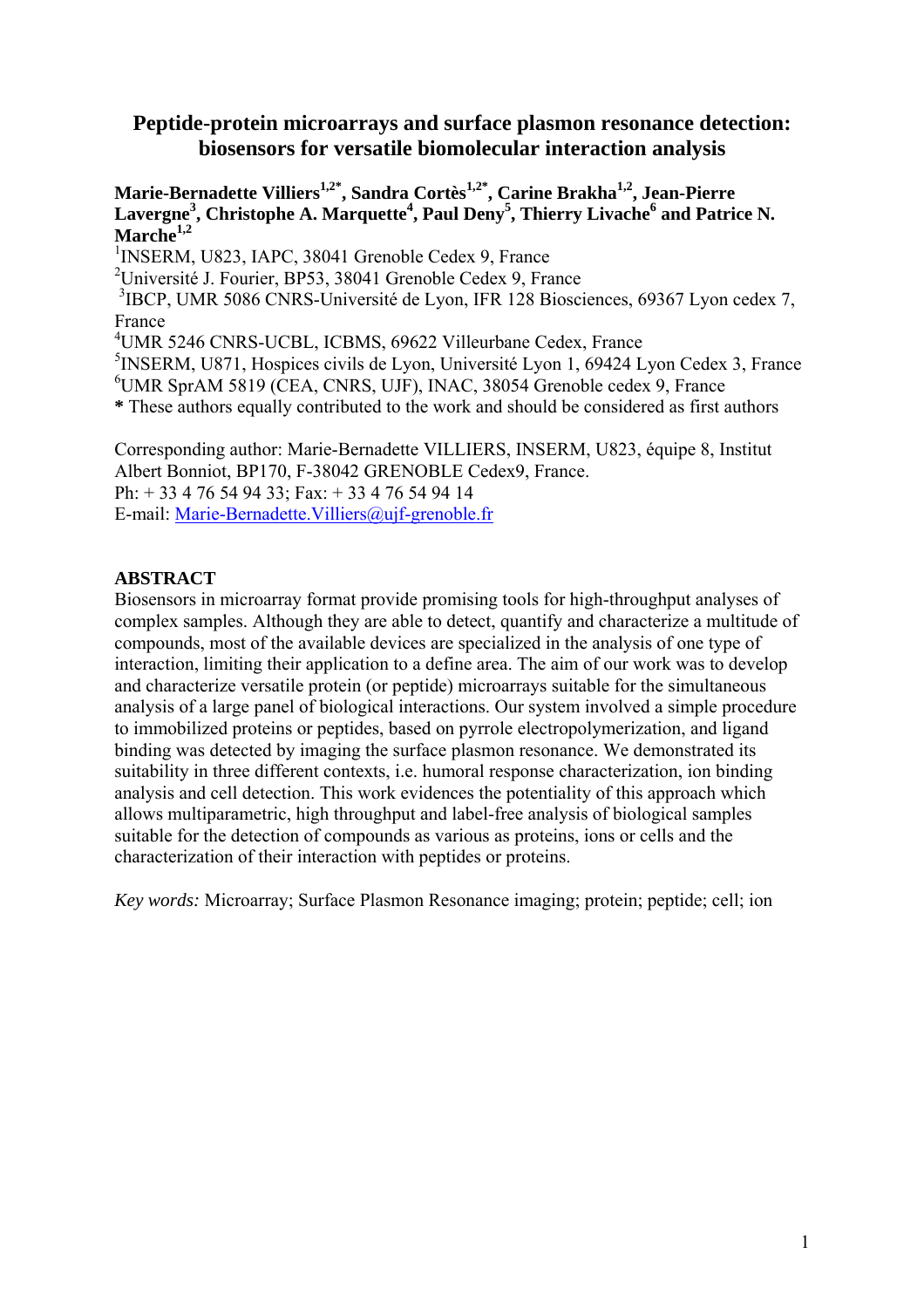### **1. Introduction**

Multiparametric analyses of various parameters in a rapid and high-throughput way represent a great challenge in many domains of application for biology. Since the advent of microarrays in the 90s and their fruitful use in gene expression monitoring (Schena et al. 1995), many efforts were made to enlarge their use in other fields than genomic. Indeed, their characteristics allow high-throughput analysis of small samples within a short time together with low-cost assays (Howbrook et al. 2003). Nevertheless, whereas progress of DNA chips was rapid, leading to their wide use and commercialisation (Affymetrix), advance of other microarrays such as those based on protein immobilization was slower. The complexity and heterogeneity of proteins, along with the necessity to keep their folding and their spatial conformation intact after binding on the chip surface are certainly parameters which have hampered the use of proteins in microarrays. In some cases, peptide chips are a good alternative to protein arrays because the simplicity of the structure of such probes confers to them a great stability and makes them easier to produce.

Microarray technology involves two major steps, i.e. probes immobilization and detection of molecular interactions. These steps are often related and mostly depend on the question which is addressed. Therefore, different types of array are needed to implement the wide variety of biological assays. For example, probes can be directly synthesized on the support, but this methodology applies only to oligonucleotides (Phillips et al. 2008) or peptides (Gao et al. 2004). Protein attachment can be performed either by physical adsorption, or by affinity or covalent binding (for review, see Rusmini et al. 2007). The passive adsorption leads to highly variable binding efficiency depending on the molecule since the surface charge of proteins is variable and influences their

interaction with the support (Angenendt et al. 2003). Moreover, regeneration of the chip surface using different solutions (acidic or basic pH, high ionic strength) can lead to the desorption of the probes, preventing an efficient reuse of the chip. Affinity or covalent binding requires the presence of special groups/molecules on the surface such as nitrilotriacetic acid which can react with His-tag proteins via  $Ni^{2+}$  ions (Kang et al. 2007) or streptavidin to retain biotinylated probes (Pavlickova and Hug 2004). Bifunctional molecules can also be used: one functional group allows the binding to the surface (via hydroxyl groups present on glass for example) and a second group the reaction with primary amine groups of proteins (MacBeath and Schreiber 2000). However, these methods usually imply multi-step procedure increasing time and cost for their realization and are not always suitable for high density probe immobilization. Moreover, the process used for biological molecule immobilization must be compatible with the ensuing detection. Various strategies have been developed, most of them involving secondary molecules such as antibodies and/or labels such as fluorescence dyes (Yu et al.). Although these methods allow signal amplification and thus have a good sensitivity, their applications are thereby limited. Furthermore, they provide end-point measurements without access to kinetic parameters of the binding. Therefore, several works emphasize on direct detection technologies (for review, see Espina et al. 2004). Among them, surface plasmon resonance (SPR) is an optical method allowing the monitoring of biological interactions occurring at the surface of biosensors. Those consist in glass supports layered with a metal film (usually gold) to obtain surface plasmon. Advance of SPR imaging (SPRi) allows this method to be compatible with microarray format for multiparametric measurements. This approach, first described by Rothenhaüsler and Knoll (Rothenhäusler and Knoll 1988) and Jordan et al. (Jordan et al. 1997) for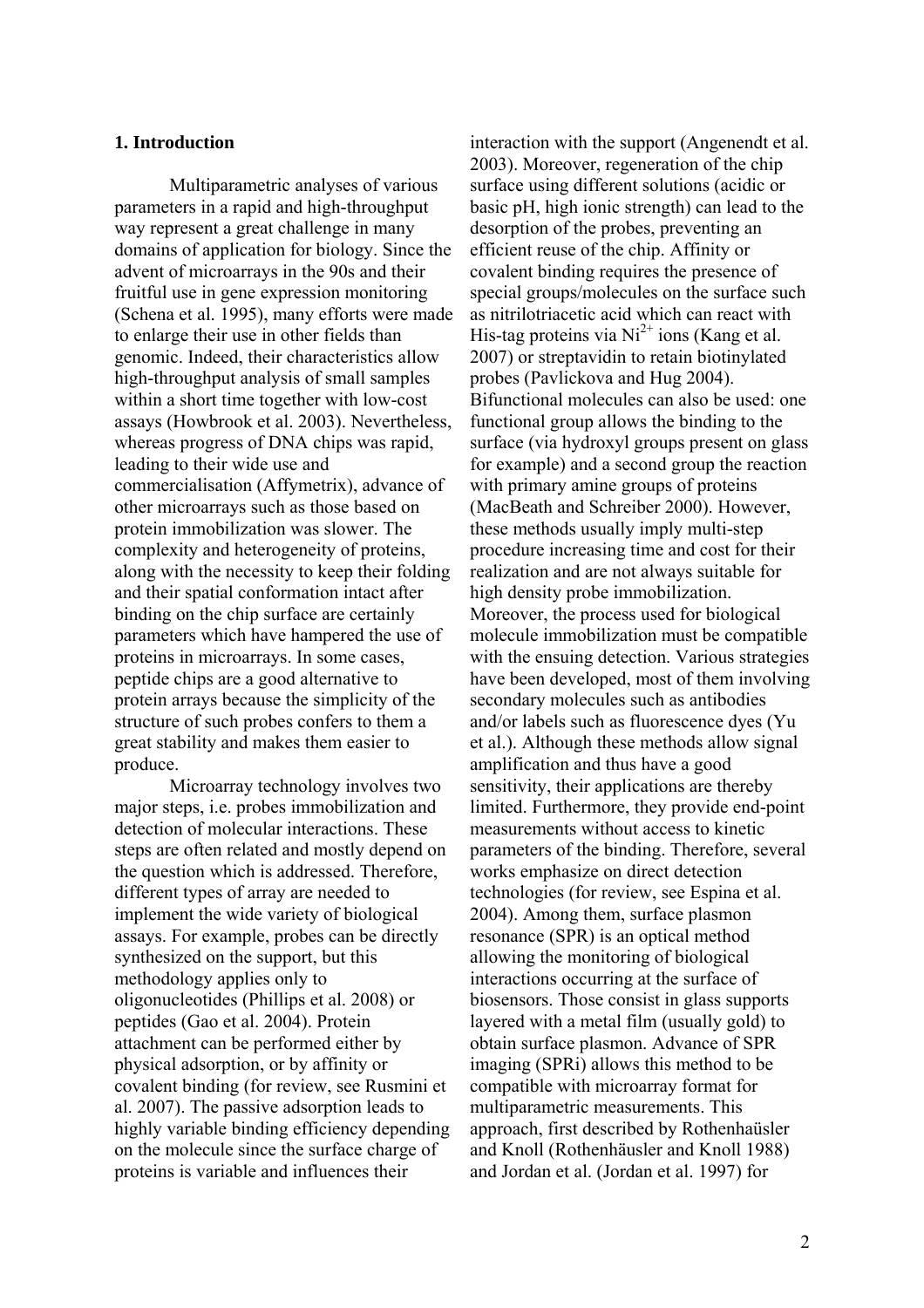DNA chip, was successfully applied to peptides, proteins and oligosaccharides (Cherif et al. 2006; Kerdiles et al. 2006; Uzawa et al. 2008).

Taking into account that an optimal microarray would present advantages for the analysis of a large range of biomolecular interactions while being easy to realize via a single-step procedure, we develop a versatile biosensor using SPRi detection associated with a simple chemistry to immobilize probes (peptides or proteins) such as pyrrole electropolymerization (Livache et al. 1994). This chemistry allows rapid covalent immobilization of different kinds of molecules on spatially defined spots. Here, we demonstrate the potential of such a system offering direct detection of the binding of various types of ligands such as proteins, ions and cells.

## **2. Experimental**

### *2.1. Reagents*

Bovine serum albumin (BSA) and Hen Egg Lysosyme (HEL) were obtained from Sigma-Aldrich (St Quentin Fallavier, France) and Merck (Paris, France) respectively. A97, a polypeptide from hepatitis C virus (HCV) Alternate Reading Frame Protein (ARFP) (Bain et al. 2004) was provided by J.-P. Lavergne. Ni and Co binding sites in peptides were determined with SVM-prot software (http://jing.cz3.nus.edu.sg/cgi-

bin/svmprot.cgi). Pyrrole-protein conjugates were generated as described (Kerdiles et al. 2006). Peptides (Table 1 of supplementary data) derived from Ovalbumin (Ova), HCV and hepatitis D virus (HDV) were synthesized with a pyrrole-modified NH2 terminus by Altergen, Bischheim, France. P12 from tetanus toxin and Poly H (6 His) was obtained from Altergen, Bischheim, France and pyrrole-poly H conjugates were generated as described in (Cherif et al. 2006). Monoclonal antibodies (mAb) against mouse MHC and CD90, and aspecific Ab used as

control were purchased from BD Pharmingen (Le Pont de Claix, France). Mouse mAb against A97 (12F10) (Morice et al. 2009) was provided by J.-P. Lavergne. Human serums from healthy donors (n=2), HCVinfected patients (n=4) and HDV-infected patients (n=3) were obtained from the Etablissement Français du Sang (La Tronche, France) and the Centre Hospitalo-Universitaire (Hepatology and Virology services, La Tronche, France). Serums were stored at -20 °C.

### *2.2. Materials*

Glass prisms on which a 50 nm gold layer was deposited were obtained from GenOptics-HORIBA Scientific (Chilly Mazarin, France). Electrodeposition was performed using an Omnigrid Micro robotic arrayer (GenOptics-HORIBA Scientific, Chilly Mazarin, France). SPR signals were monitored using a Surface Plasmon Resonance imager from GenOptics-HORIBA Scientific (Chilly Mazarin, France): for antibody binding analyses, we used a SPRi-Plex apparatus with a 6 µL Teflon chamber and for cell or ion binding analyses, we used a SPRi-Lab with a 14 µL Peek chamber, connected to a Waters 600E pump (Millipore, Lyon, France).

## *2.3. Cell lines*

The murine B lymphocyte cell line LS102.9 (ATCC HB-97) was purchased at the American Type Culture Collection (Rockville, MD, USA). The murine T lymphocyte cell line 3A9 was kindly provided by C. Rabourdin-Combe (INSERM, Lyon, France) (Allen et al. 1985). Both cell lines were grown in Dulbecco's modified eagle medium (Gibco, France) supplemented with 10 % fetal calf serum (FCS), 0.1 mM non essential amino acids, 1 mM sodium pyruvate, 50 μM 2 mercaptoethanol, 50 U/mL penicillin and 50 µg/mL streptomycin. The human promyelocytic cell line U937 from the American Type Culture Collection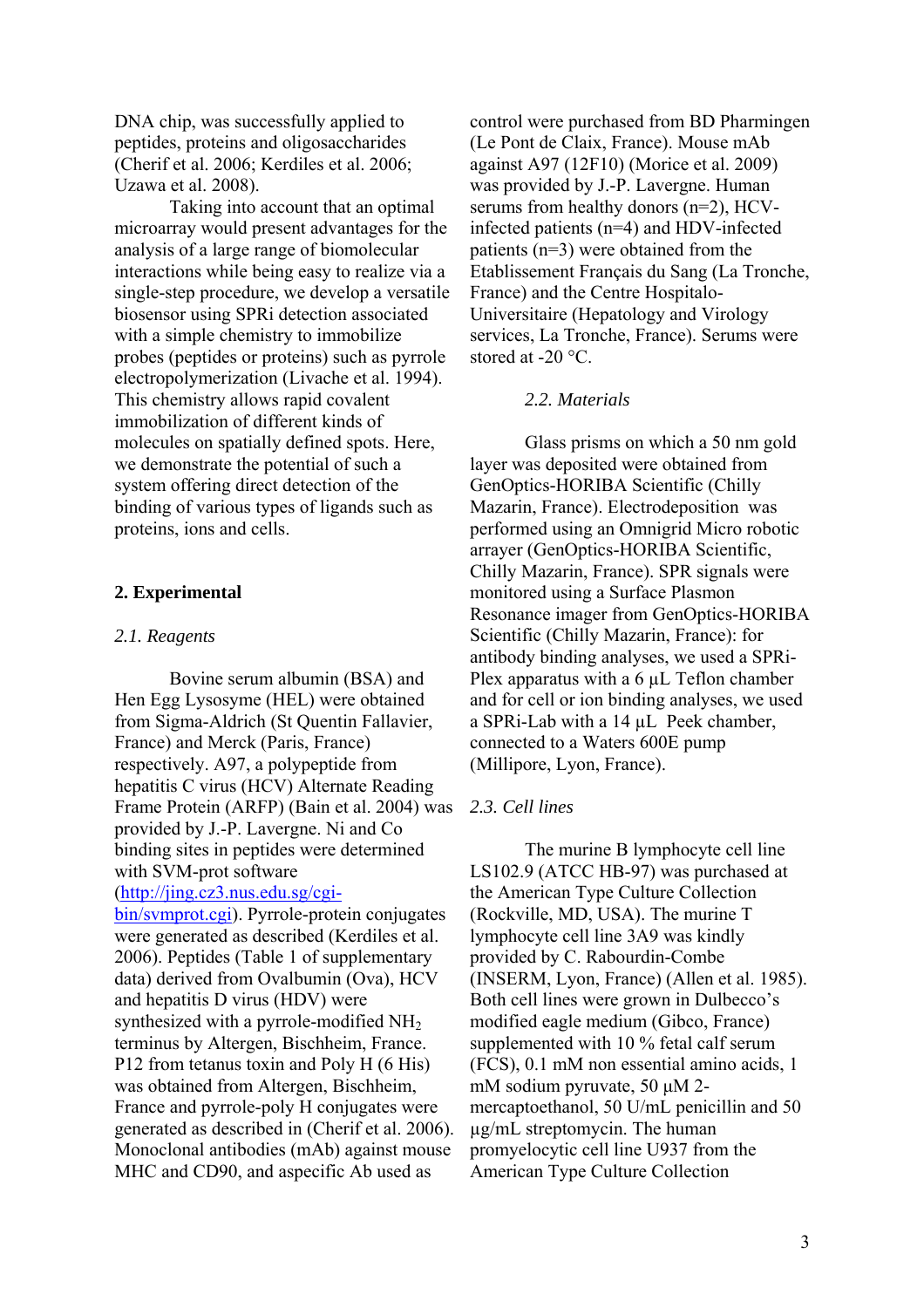(Rockville, MD, USA) (ATCC CRL1593.2) was grown in RPMI 1640 supplemented with 10% FCS, 50 U/mL penicillin and 50 µg/mL streptomycin. All cultures were incubated at 37 °C in a humidified 5%  $CO<sub>2</sub>$  incubator. Before injection of cells onto the chip, Fc receptors were blocked by pre-incubating the cells for 15min in 15% human serum.

**Table 1**: Dissociation analysis: slope of the dissociation curves obtained after injection of serums from two HCV infected patients (SH (2) and SH (3)) on a chip grafted with different HCV peptides (C2, E2/3, NS5/2, NS4/7).

| Grafted<br>peptides | $\frac{\text{SH (2)}}{10^2 \text{min}^{-1}}$ | $\frac{\text{SH (3)}}{10^2 \text{min}^1}$ |
|---------------------|----------------------------------------------|-------------------------------------------|
| C <sub>2</sub>      | $-3.09 + (-0.37)$                            | $-2.72 + -0.58$                           |
| E2/3                | $-0.03 + (-0.13)$                            | $-0.00 + (-0.00)$                         |
| NS5/2               | $-1.00 + -0.01$                              | $-4.92 + (-0.22)$                         |
| NS4/7               | $-4.48 + (-0.24)$                            | $-4.62 + (-0.25)$                         |

*2.4. Protein and peptide immobilization on gold* 

Probes were immobilized on the gold surface of the chip  $(80 \text{ spots/cm}^2)$  by electrochemical copolymerization of pyrrole with 50  $\mu$ M (A97 or HEL) or 2 $\mu$ M (mAb) pyrrole-proteins conjugates or 100µM pyrrole-modified peptides according to Cherif et al. 2006. A negative control (Ppy), consisting in electropolymerization of pyrrole alone was realised. Each probe was deposited in triplicate (500 µm diameter spots); then, the gold chip was rinsed with distilled water and saturated at room temperature for 30 min. Saturation solution was either  $2\%$  (w/v) BSA in phosphatebuffered saline (PBS =  $1.5$  mM KH<sub>2</sub>PO<sub>4</sub>, 8.1) mM Na2HPO4, 2.7 mM KCl, 138 mM NaCl, pH 7.1) for Ab and ion binding analyses or poly(L-Lysine)-PEG (SurfaceSolutionS, Zurich, Switzerland) 1mg/mL in PBS for cell binding analyses. After saturation, the chip was washed with distilled water and placed in the SPRi apparatus.

#### *2.5. SPRi interaction monitoring*

All reactions were carried out at room temperature, in PBS alone or supplemented with 0.5 % BSA (w/v) and/or 0.005 % (w/v) Tween 20 as indicated in the text. The flow rate in the chamber was 37 µL/min (SPRi-Plex) or 100  $\mu$ L/min (SPRi-Lab). Ligands (ions, Ab or cells) were injected in a volume of 500 µL and the biochip surface was rinsed to remove unbound ligands. After ion or Ab binding, the chip was regenerated by 0.2 M imidazole or 0.1 M HCl-Glycine (pH 2.3) respectively for 5min. SPR imaging was used to monitor ligand binding, as detailed in Cherif et al. 2006. Measurements were performed using SPRi dedicated software (GenOptics-HORIBA Scientific, Chilly Mazarin, France).

#### **3. Results and discussion**

# *3.1. Qualitative and quantitative analysis of Ab in patient serums*

Analysis of humoral response upon infection and/or after treatment is a challenge for diagnosis and prognosis and, most generally, to understand the immune response mechanisms against pathogens. Whereas most of the antigen arrays designed for antibody profiling are based on indirect method requiring additional labeled partner (Bannantine et al. 2008; Li et al. 2008), SPRi is an optical method presenting the advantage of allowing direct molecular interaction measurements without labelling. We first evaluated the efficiency of this method for the characterization and quantification of specific Ab in a microarray format. To this end, a polypeptide from HCV protein ARFP (A97) was immobilized on a gold chip using polypyrrole electropolymerization process (cf §2.4) and the specific mAb (12F10) raised against this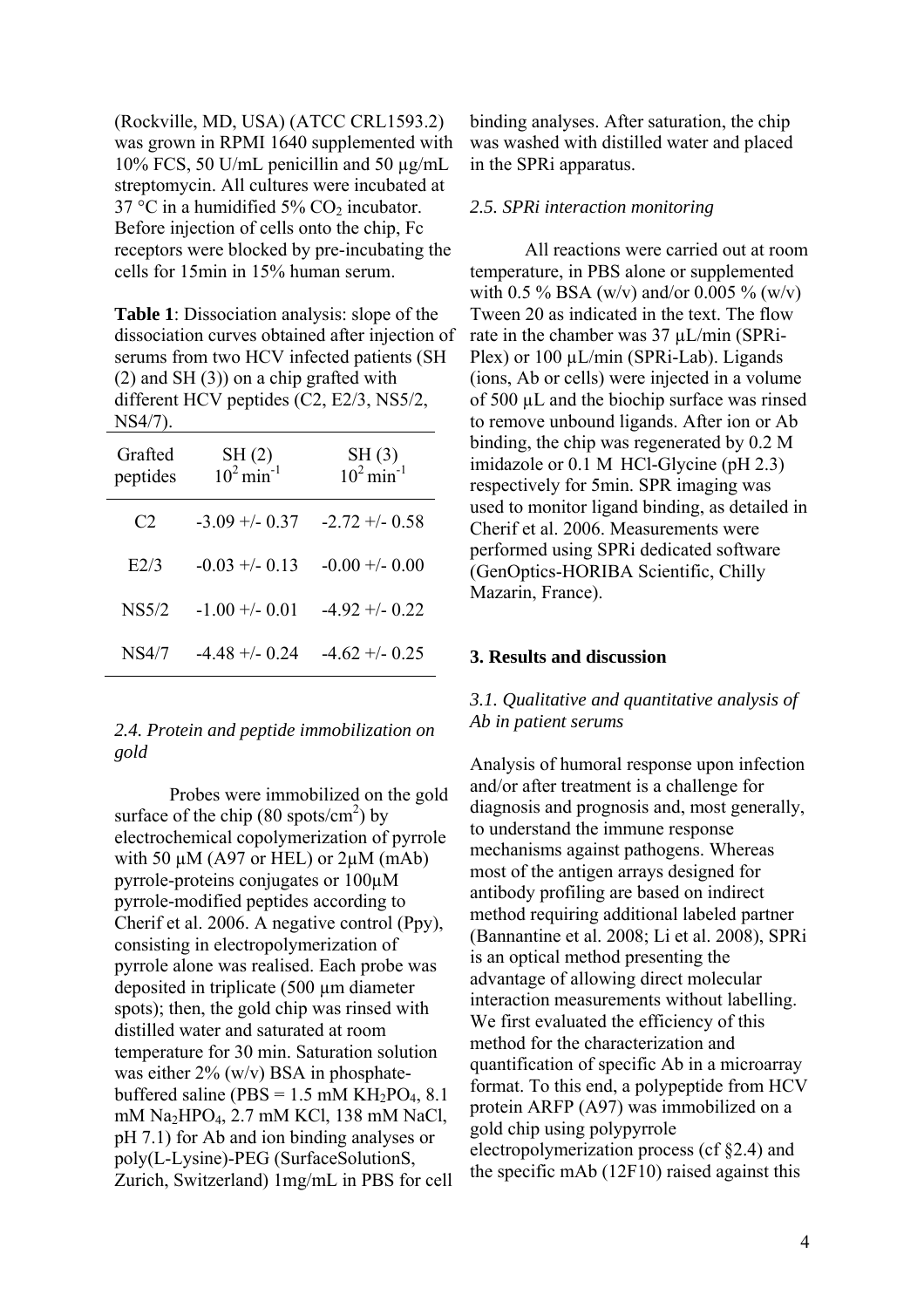protein was injected. As shown in Fig.1a, injection of 12F10 induced an increase in the reflectivity signal on spots bearing A97, whereas a very low signal was obtained on the controls consisting in spots grafted with an irrelevant protein (HEL) or with no probe (Ppy). This change of reflectivity was measured and yielded to a typical binding curve (sensorgram, Fig.1b): following an initial increase induced by ligand binding (association), a decrease of the reflectivity signal was observed upon washing (dissociation).



**Fig. 1.** Analysis of Ab binding to peptide chip by SPRi: (a) SPR differential image of the chip after injection of 12F10 mAb (33.3nM) on a peptide chip which was grafted with peptide A97. Spots with HEL and Ppy alone serve as negative controls. (b) Corresponding sensorgrams obtained on A97, HEL and Ppy alone spots. (c) Correlation between SPRi signal (ΔR) on A97 ( $\triangle$ ) and HEL ( $\bullet$ ) spots and the amount of injected 12F10 mAb after subtraction of the background signal (Ppy spots).

The dissociation curve corresponds to the fast removal of non –specific binding if any

followed by the dissociation of the surface bound-complexes. Thus, Ab binding led to a specific signal corresponding to the difference between the SPRi signal (ΔR) obtained on the positive assay and the controls. A regeneration step, consisting in the injection of HCl-Glycine pH 2.3, eliminated bound mAb to return to the initial signal level, thus allowing successive injections and measurements.

Then we evaluated if the SPRi signal correlated with the amount of injected mAb. Different concentrations of 12F10 mAb were successively injected on the chip whose surface being regenerated after each assay. As shown in Fig.1c, dose-dependent signals were obtained on the A97 spot, whereas the signal on the control spots remained at a background level. In our conditions, we could detect mAb binding from a solution with a concentration of the order of the nanomolar which is the typical limit of detection of non amplified SPR-based assays (Scarano et al. 2009).

One important application of this method is the analysis of complex Ab mixture present in serum for instance from patients suffering from infection diseases. Determination of the serological specificity requires the analysis of numerous potential antigens that would benefit from the microarray format of our system. Indeed, a large number of potential antigens or epitopes can be immobilized on the chip (80 spots) and tested for their reactivity against Ab. Viral hepatitis is an interesting model since Ab specificities are thought to define a signature of the outcome of infection, i.e. chronocity, cirrhosis, hepatocarcinoma or recovery and of the response to treatment (Frangeul et al. 1998; Koshy and Inchauspe 1996). We designed a chip grafted with peptides (~20aa) bearing potential epitopes of various regions of the HCV proteins to determine by SPRi detection Ab profiles from serums of infected patients. Five HCV peptides were grafted in triplicate on a chip together with a control irrelevant peptide (Ova) and serums from healthy (n=2) or HCV mono-infected patients (n=4) were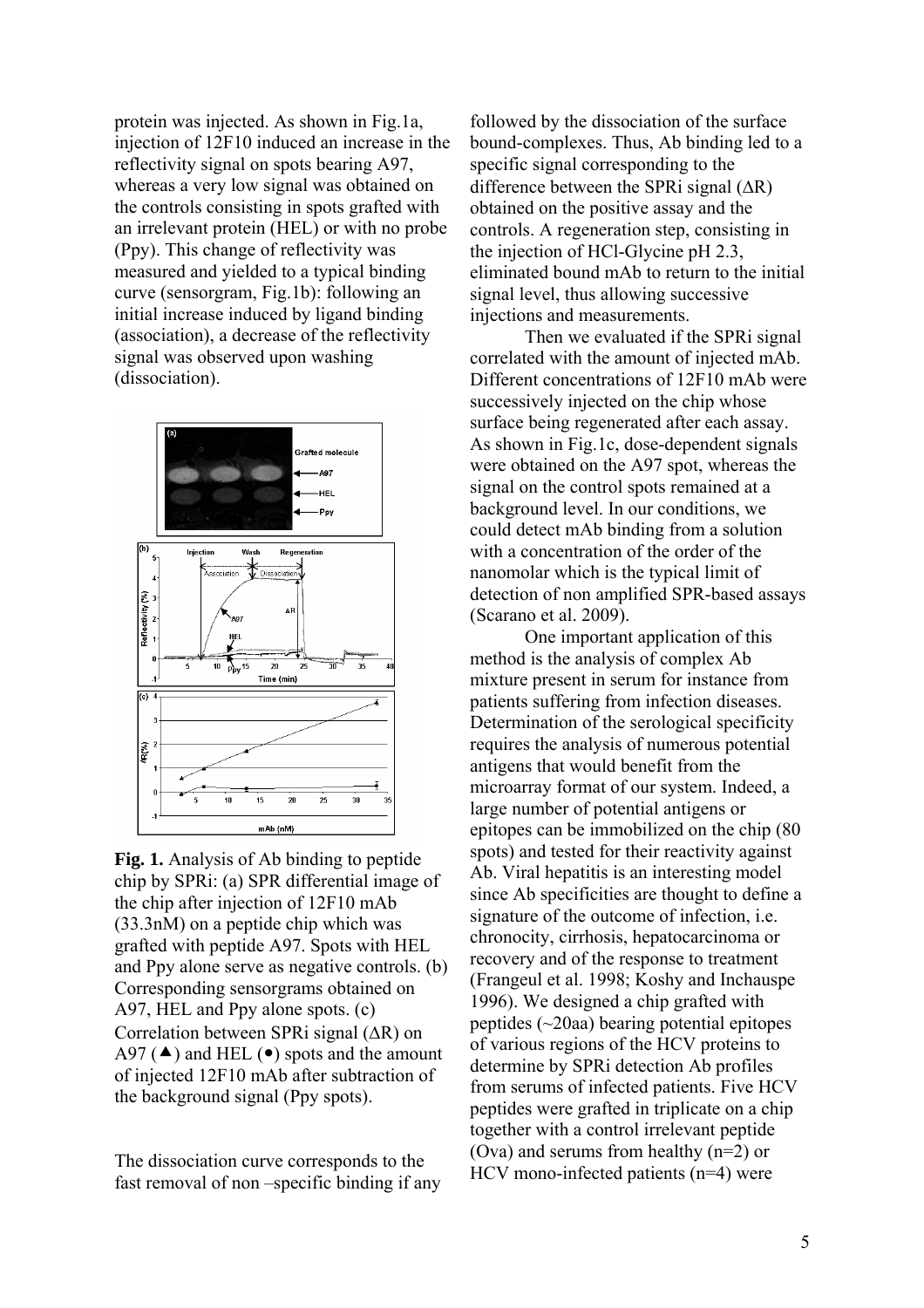

**Fig. 2.** Analysis of humoral response by SPRi: (a) Sensorgrams obtained when a serum from HCV infected patient was injected on a chip which was grafted with different HCV peptides and one irrelevant peptide as negative control (Ova 74). (b) SPRi signal (ΔR) obtained after injection of 4 serums from HCV infected patients (SH+) and 2 from non infected donors (SH-) on a chip which was grafted with different HCV peptides and with a control peptide (Ova 74). (c) SPRi signal obtained after injection of 3 serums from HDV infected patients (SH+) and 2 from non infected donors (SH-) on a chip which was grafted with different HDV peptides and with a control peptide (Ova 74). ). This experiment is representative of three independent assays. Results are expressed as mean value +/- standard deviations obtained from spots in triplicate.

analyzed. The serum samples were diluted (1/50) in PBS, 0.005% (w/v) Tween 20 and

successively injected with a regeneration step between each sample. The reflectivity changes measured on each spot were recorded simultaneously (Fig.2a) and ΔR values were determined from the sensorgrams (Fig.2b). The specific signal varied according to the tested serums and peptides, indicating differences, in terms of specificity and amount, in the anti-HCV Ab response of the patients. It is important to note that similar results were obtained in the context of another hepatitis virus infection (HDV, Fig.2c), strengthening the fact that our system is suitable to establish Ab profiles, showing that humoral responses are patient-related.

Ab specificity and amount are not the only characteristics of a humoral response. The interaction parameters, especially the dissociation rate constant (koff), are indicative for the efficiency of Ab binding. As SPRi detection allows label-free and realtime measurements, it gives access to these values. In the case of Ab present in serum, some precautions have to be taken: Ab elicited by a pathogen can display various degree of complexity in term of number of specificities. Therefore, the signal obtained upon Ab binding on a grafted peptide was the resultant of the interactions of different Ab. In this case, it is difficult to determine a real koff value. Nevertheless, the slope of the sensorgram in the dissociation phase (upon washing) corresponds to the overall dissociation rate. This makes possible comparisons between the different serums. Thus, as shown in Table I, the dissociation rate depends both on the peptides and the patient serum.

Our system allows a rapid, label-free characterization of the humoral response through the analysis of the specificity, amount and dissociation rate of the Ab present in serums. This is of great interest for diagnosis and prognosis of a wide variety of diseases and could be enlarged to screenings of various protein- peptide or protein-protein interactions such as ligand-receptor, enzymesubstrate or protein-cofactor interplays.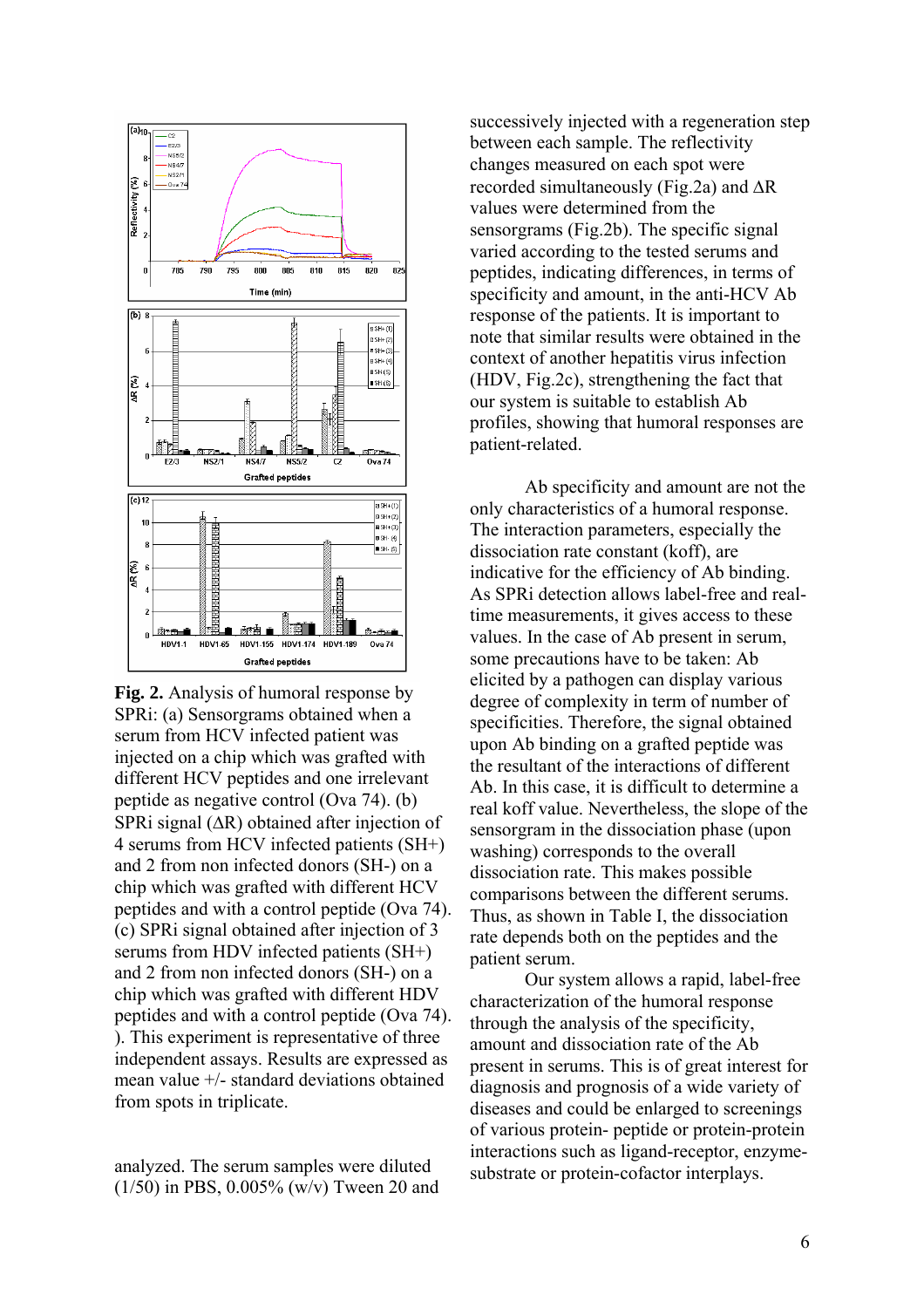#### *3.2 Ion binding detection by SPRi*

Metal ions constitute basic elements in many biological systems and is involved in a large panel of mechanisms, from enzymatic activity to toxicity via oxidative mechanisms (Nagase 2001; Beyersmann and Hartwig 2008). Identification of proteins and/or sequences which interact with metal ions as well as detection of these elements in fluids are important for fundamental research in biology or environmental analysis. The versatility of our system prompted us to test its suitability for the detection of metal ion binding. Three peptides were chosen as probes, one consisting in a poly-H sequence known to interact with ions such as  $Ni<sup>2+</sup>$ (Paborsky et al. 1996), another from tetanus toxin (P12), which includes two His and was described as interacting slightly with  $Ni<sup>2+</sup>$ (Villiers et al. 1993) and the last one corresponding to an HCV sequence (NS4/7) devoid of Ni binding site. These peptides were grafted on a gold chip using polypyrrole electropolymerization process (cf §2.4) and different concentrations of NiSO4 were injected. Regeneration between each injection was performed using 0.2M imidazole. As shown in Fig.3a, a specific signal was observed on the poly-H spot whereas only weak signal was detected on the control spots (NS4/7 peptide and Ppy alone). The decrease in the number of His residues in the tested peptide (P12) strongly reduced  $Ni<sup>2+</sup> binding$ . The specificity of the system was also assessed by injecting  $CoCl<sub>2</sub>$ : as expected, no specific binding was observed on the tested peptides. Moreover, a very good correlation was obtained between the SPRi signal and the concentration of the injected  $Ni^{2+}$  (Fig.3b). It is usually assumed that SPRi signal results from a change in the refractive index near the gold surface caused by an increase in mass at the metal surface (Williams and Addona 2000). If it is the case for the binding of large ligands such as proteins or cells, another phenomenon is probably involved in the case of ion binding since the global increase in the mass is very



**Fig. 3.** Analysis of ion binding to peptide chip by SPRi: (a) SPRi signal obtained after injection of different concentrations of  $Ni<sup>2+</sup>$ on a chip bearing poly-His, NS4/7 peptide and Ppy alone. (b) Correlation between specific SPRi signal (ΔR) on poly-His spots and the amount of injected  $Ni<sup>2+</sup>$  after subtraction of the background signal (Ppy spots). This experiment is representative of three independent assays. Results are expressed as mean value +/- standard deviations obtained from spots in triplicate.

weak. Moreover, an influence of the metal ion "per se" is unlikely as the refractive index of the metal solution, within the concentration range tested, was similar to that of the running buffer. It seems likely that

SPR signal is generated by a conformational change of the peptide induced by ion binding which modifies the structure of the peptide inducing a change in the mass gradient on the gold surface. Indeed, protein/peptide structure is known to change upon the binding of ligands, especially metal ions (Ivanova et al. 2008; Tougu et al. 2008). Nevertheless, the conformational change of the peptide may be not sufficient to account for the increase in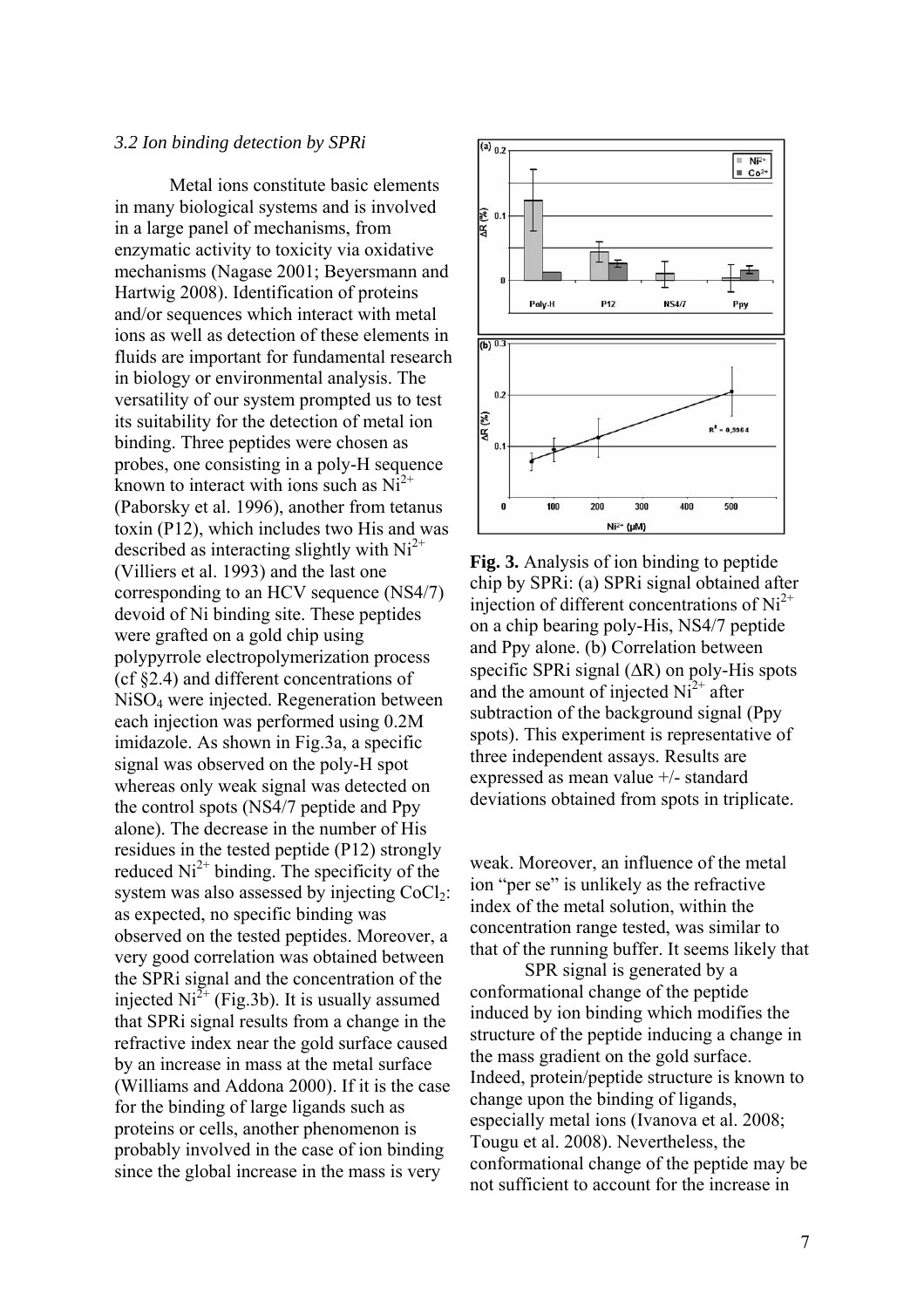SPR signal. Our data and previous ones (Palumbo et al. 2005; Palumbo et al. 2003) suggest an interference of the metal ion with the resonance phenomenon leading to an increase in the SPR signal. Although SPR has already been used for metal ion detection, our system differs from previously described ones (Forzani et al. 2005; Zhang et al. 2007), in associating SPR imaging to immobilization of the peptides in multiple spatially defined positions that supports multiparametric measurements. Thus, immobilization of different peptides, selected for their specific interaction with different metal ions, would allow high throughput analyses of peptide-metal ion interactions or metal ion content of a fluid.

# *3.3. Biosensor-based cell capture and SPRi detection*

The different characteristics of our system (ease of manufacture of peptide/protein chips, high throughput, labelfree, real-time detection) prompted us to adapt the method for the specific capture and detection of discrete cells. The detection of sparse cells in biological samples is a frequent need in both biological and medical research. Samples issued from clinics are generally either blood cells or tissues from biopsies or surgery, where cells of interest are mixed with other cells of the donors. Although methods exist to identify discrete cells in complex samples, they require usually relatively large amounts of cells. Microsystems offer the possibility to analyze samples of a reduced size and therefore could contribute to the establishment of less invasive samplings. Several methods are currently used, based on nucleic acid sequence detection or on cell labeling and often require enrichment (Blumke et al. 2005; Pantel and von Knebel Doeberitz 2000). In order to develop a sensitive and discriminative method to directly detect cells in a mixed population, we immobilized on the chip surface Ab directed against cell surface markers. The cells injected on the chip were mouse T lymphocytes (3A9 cell

line) together with mock cells consisting in U937, a human promyelocytic line. Different 3A9/U937 ratios (from 0% to 80%) were injected with a total cell number equal to 300,000 cells. The different injections were realized successively, without chip regeneration which is unachievable probably owing to multiple-point binding between cells and Ab. Thus, the measurements after each injection correspond to cumulated signal. Anti-CD90 mAb was used as T lymphocyte-specific Ab and we used a non specific IgG as negative control. As shown in Fig.4a, cell binding to immobilized mAb induced changes in the reflectivity: the signal increased with the number of injected T lymphocytes and was highly specific, since only a weak signal was obtained on the control spot and when U937 cells were injected alone. The specificity of the system was also assessed by injecting another cell type (B lymphocyte cell line LS102.9) on a chip bearing anti-CD90 mAb (T lymphocyte specific) and a mAb against a molecule present on B but not on T lymphocytes (anti-MHC). Results were compared to those obtained upon T lymphocyte injection. As shown in Fig.4b, whereas T cells bound only on anti-CD90 spots, B cells interact only with anti-MHC spot. In both cases, only a weak signal was observed on the control spot (unspecific IgG). These results confirmed the high specificity of the cell-Ab interactions detected by this system.

#### **4 Conclusion**

The combination of a chip bearing peptides or proteins immobilized in a microarray format with SPR imaging provides a unique system which allows the detection of a large panel of ligands such as ions, proteins and cells. This method presents several advantages for label-free, multiparametric and real time analysis. The challenge consists in the design of probes allowing, by itself or in combination, discrimination between different ligands. The possibility of reducing the spot size to 5- 10µm diameter (Roupioz et al. 2009) allows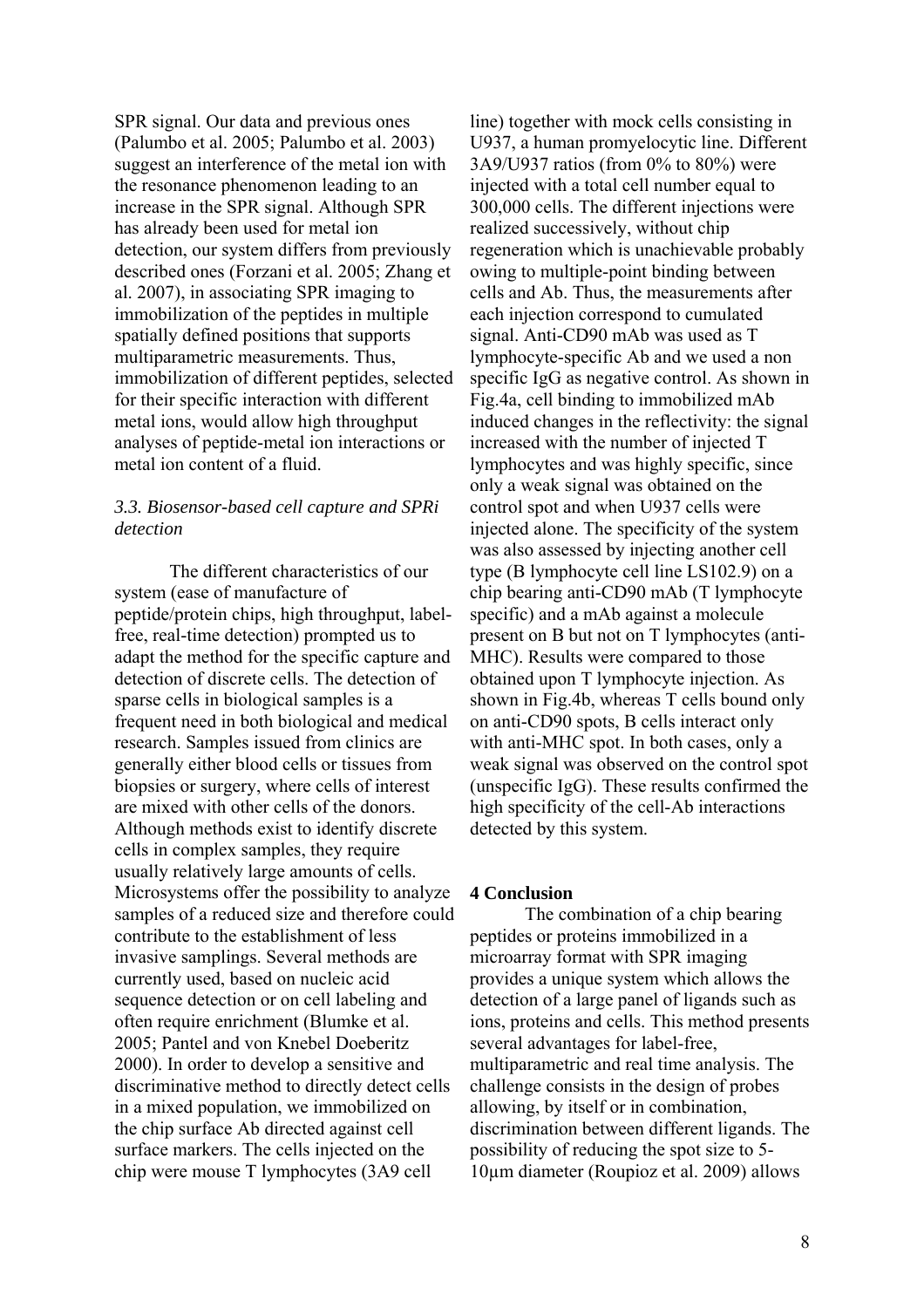the design of high-density microarrays for high-throughput analysis.



**Fig. 4.** Analysis of cell binding to Ab chip by SPRi: (a) SPRi signal (ΔR) obtained after successive injections of T lymphocytes (3A9) mixed with U937 in different ratios  $(3x10<sup>5</sup>$  total cells) on a chip bearing mAb anti-CD90 ( $\triangle$ ) and IgG control ( $\blacksquare$ ). (b) SPRi signal (ΔR) obtained on spots bearing mAb anti-CD90, anti-MHC and IgG control upon one injection of  $5x10^5$  cells (B or T) lymphocytes) after subtraction of the background signal. Each experiment is representative of three independent assays. Results are expressed as mean value +/ standard deviations obtained from spots in triplicate

Furthermore, precise localisation of the spots offers the possibility to obtain complex designs of the surface suitable for the quantification of several entities of different nature (ions, proteins, cells) in a single format. The same type of fluidic system can be used in all cases as the Peek chamber described for cell and ion detection is suitable for proteins (data not shown) although requiring a larger sample volume. Whatever the type of ligand tested, the

sensitivity of our method is similar to what it is usually obtained with label-free biosensors  $(10^{-9}M)$  for Ab (Labib et al. 2009),  $10^{-5}M$  for ions (Palumbo et al. 2005),  $10^4$ /mL for cells (Ishikawa et al. 2009).

The versatility of this system makes this technology a powerful tool which could be integrated in several domains such as clinical applications for the detection of biological markers, for basic research to study biological mechanisms and for environmental monitoring.

## **Acknowledgements**

We thank Dr J.-P. Zarski and Pr P. Morand (Centre Hospitalo-Universitaire, La Tronche, France) for providing serums from patients. This work was supported by the Agence Nationale de Recherche sur le Sida (ANRS) and by the Fonds Unique Interministériel (FUI) "Biotherapic" and "Alpha Vac".

#### **References**

- Allen, P.M., Matsueda, G.R., Haber, E., Unanue, E.R., 1985. J Immunol 135(1), 368-373.
- Angenendt, P., Glokler, J., Sobek, J., Lehrach, H., Cahill, D.J., 2003. J Chromatogr A 1009(1- 2), 97-104.
- Bain, C., Parroche, P., Lavergne, J.P., Duverger, B., Vieux, C., Dubois, V., Komurian-Pradel, F., Trepo, C., Gebuhrer, L., Paranhos-Baccala, G., Penin, F., Inchauspe, G., 2004. J Virol 78(19), 10460-10469.
- Bannantine, J.P., Paustian, M.L., Waters, W.R., Stabel, J.R., Palmer, M.V., Li, L., Kapur, V., 2008. Infect Immun 76(2), 739-749.
- Beyersmann, D., Hartwig, A., 2008. Arch Toxicol 82(8), 493-512.
- Blumke, K., Bilkenroth, U., Schmidt, U., Melchior, A., Fussel, S., Bartel, F., Heynemann, H., Fornara, P., Taubert, H., Wirth, M.P., Meye, A., 2005. Oncol Rep 14(4), 895-899.
- Cherif, B., Roget, A., Villiers, C.L., Calemczuk, R., Leroy, V., Marche, P.N., Livache, T., Villiers, M.B., 2006. Clin Chem 52(2), 255- 262.
- Espina, V., Woodhouse, E.C., Wulfkuhle, J., Asmussen, H.D., Petricoin, E.F., 3rd, Liotta,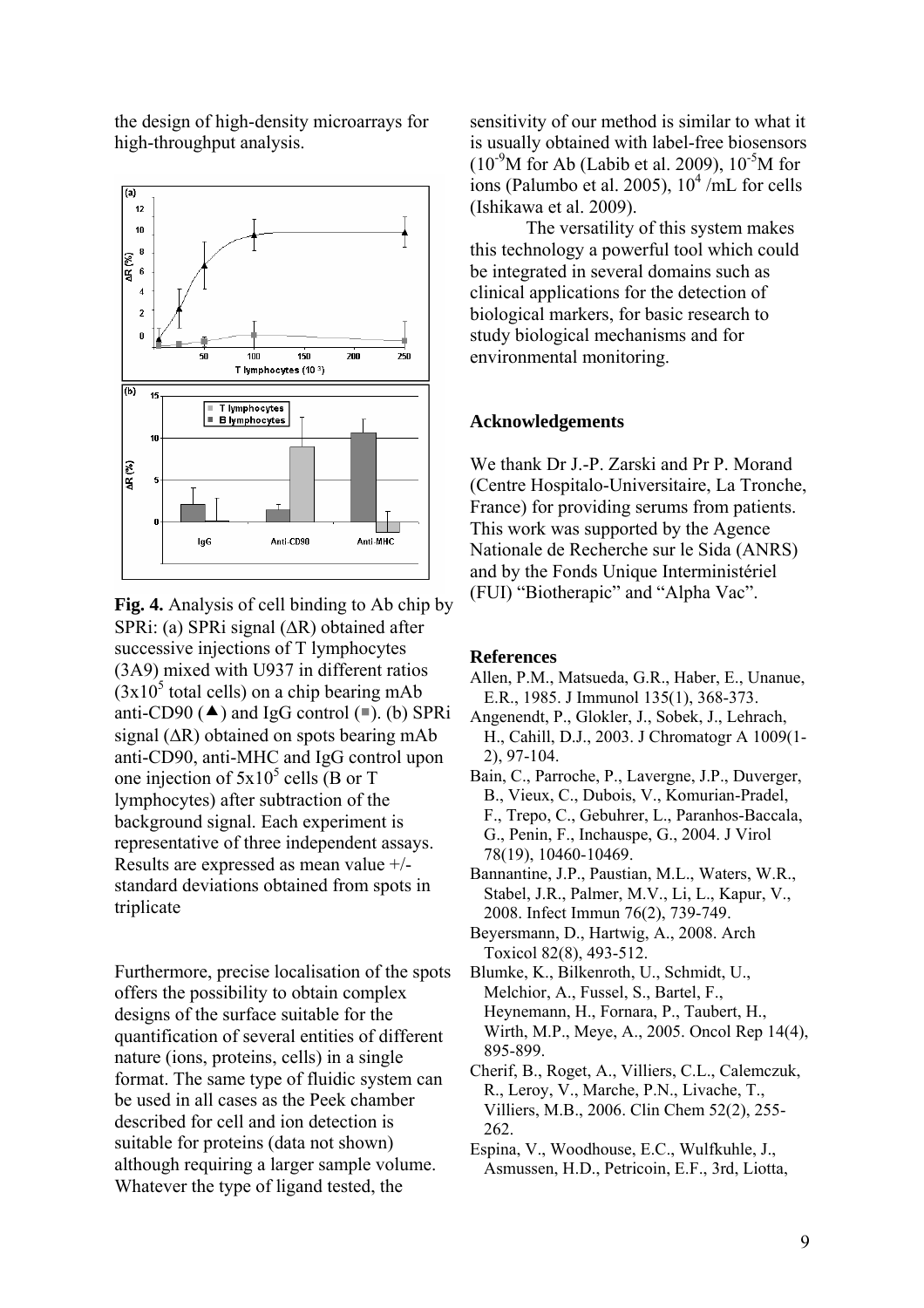L.A., 2004. J Immunol Methods 290(1-2), 121- 133.

Forzani, E.S., Zhang, H., Chen, W., Tao, N., 2005. Environ Sci Technol 39(5), 1257-1262.

- Frangeul, L., Cresta, P., Perrin, M., Duverlie, G., Khorsi, H., Musset, L., Opolon, P., Huraux, J.M., Lunel, F., 1998. J Hepatol 28(4), 538- 543.
- Gao, X., Pellois, J.P., Na, Y., Kim, Y., Gulari, E., Zhou, X., 2004. Mol Divers 8(3), 177-187.

Howbrook, D.N., van der Valk, A.M., O'Shaughnessy, M.C., Sarker, D.K., Baker, S.C., Lloyd, A.W., 2003. Drug Discov Today 8(14), 642-651.

Ishikawa, F.N., Stauffer, B., Caron, D.A., Zhou, C., 2009. Biosens Bioelectron 24(10), 2967- 2972.

- Ivanova, E., Ball, M., Lu, H., 2008. Proteins 71(1), 467-475.
- Jordan, C.E., Frutos, A.G., Thiel, A.J., Corn, R.M., 1997. 69(24), 4939-4947.

Kang, E., Park, J.W., McClellan, S.J., Kim, J.M., Holland, D.P., Lee, G.U., Franses, E.I., Park, K., Thompson, D.H., 2007. Langmuir 23(11), 6281-6288.

Kerdiles, Y.M., Cherif, B., Marie, J.C., Tremillon, N., Blanquier, B., Libeau, G., Diallo, A., Wild, T.F., Villiers, M.B., Horvat, B., 2006. Viral Immunol 19(2), 324-334.

Koshy, R., Inchauspe, G., 1996. Trends Biotechnol 14(10), 364-369.

- Labib, M., Hedstrom, M., Amin, M., Mattiasson, B., 2009. Biotechnol Bioeng 104(2), 312-320.
- Li, B., Zhou, D., Wang, Z., Song, Z., Wang, H., Li, M., Dong, X., Wu, M., Guo, Z., Yang, R., 2008. Microbes Infect 10(1), 45-51.

Livache, T., Roget, A., Dejean, E., Barthet, C., Bidan, G., Teoule, R., 1994. Nucleic Acids Res 22(15), 2915-2921.

MacBeath, G., Schreiber, S.L., 2000. Science 289(5485), 1760-1763.

Morice, Y., Ratinier, M., Miladi, A., Chevaliez, S., Germanidis, G., Wedemeyer, H., Laperche, S., Lavergne, J.P., Pawlotsky, J.M., 2009. Hepatology 49(5), 1449-1459.

- Nagase, H., 2001. Curr Protoc Protein Sci Chapter 21, Unit 21 24.
- Paborsky, L.R., Dunn, K.E., Gibbs, C.S., Dougherty, J.P., 1996. Anal Biochem 234(1), 60-65.
- Palumbo, M., Nagel, J., Petty, M.C., 2005. IEEE Sens. J. 5(6), 1159-1164.
- Palumbo, M., Pearson, C., Nagel, J., Petty, M.C., 2003. Sens Actuators B Chem 91, 291-297.
- Pantel, K., von Knebel Doeberitz, M., 2000. Curr Opin Oncol 12(1), 95-101.
- Pavlickova, P., Hug, H., 2004. Methods Mol Biol 264, 73-83.
- Phillips, M.F., Lockett, M.R., Rodesch, M.J., Shortreed, M.R., Cerrina, F., Smith, L.M., 2008. Nucleic Acids Res 36(1), e7.
- Rothenhäusler, B., Knoll, W., 1988. Nature 332, 615-617.
- Roupioz, Y., Berthet-Duroure, N., Leichle, T., Pourciel, J.B., Mailley, P., Cortes, S., Villiers, M.B., Marche, P.N., Livache, T., Nicu, L., 2009. Small 5(13), 1493-1497.

Rusmini, F., Zhong, Z., Feijen, J., 2007. Biomacromolecules 8(6), 1775-1789.

- Scarano, S., Mascini, M., Turner, A.P., Minunni, M., 2009. Biosens Bioelectron 25(5), 957-966.
- Schena, M., Shalon, D., Davis, R.W., Brown, P.O., 1995. Science 270(5235), 467-470.
- Tougu, V., Karafin, A., Palumaa, P., 2008. J Neurochem 104(5), 1249-1259.
- Uzawa, H., Ohga, K., Shinozaki, Y., Ohsawa, I., Nagatsuka, T., Seto, Y., Nishida, Y., 2008. Biosens Bioelectron 24(4), 929-933.
- Villiers, M.B., Gabert, F.M., Jacquier, M.R., Villiers, C.L., Colomb, M.G., 1993. Mol Immunol 30(2), 129-136.
- Williams, C., Addona, T.A., 2000. Trends Biotechnol 18(2), 45-48.
- Yu, X., Schneiderhan-Marra, N., Joos, T.O., Clin Chem 56(3), 376-387.
- Zhang, Y., Xu, M., Wang, Y., Toledo, F., Zhou, F., 2007. Sens Actuators B Chem 123(2), 784- 792.